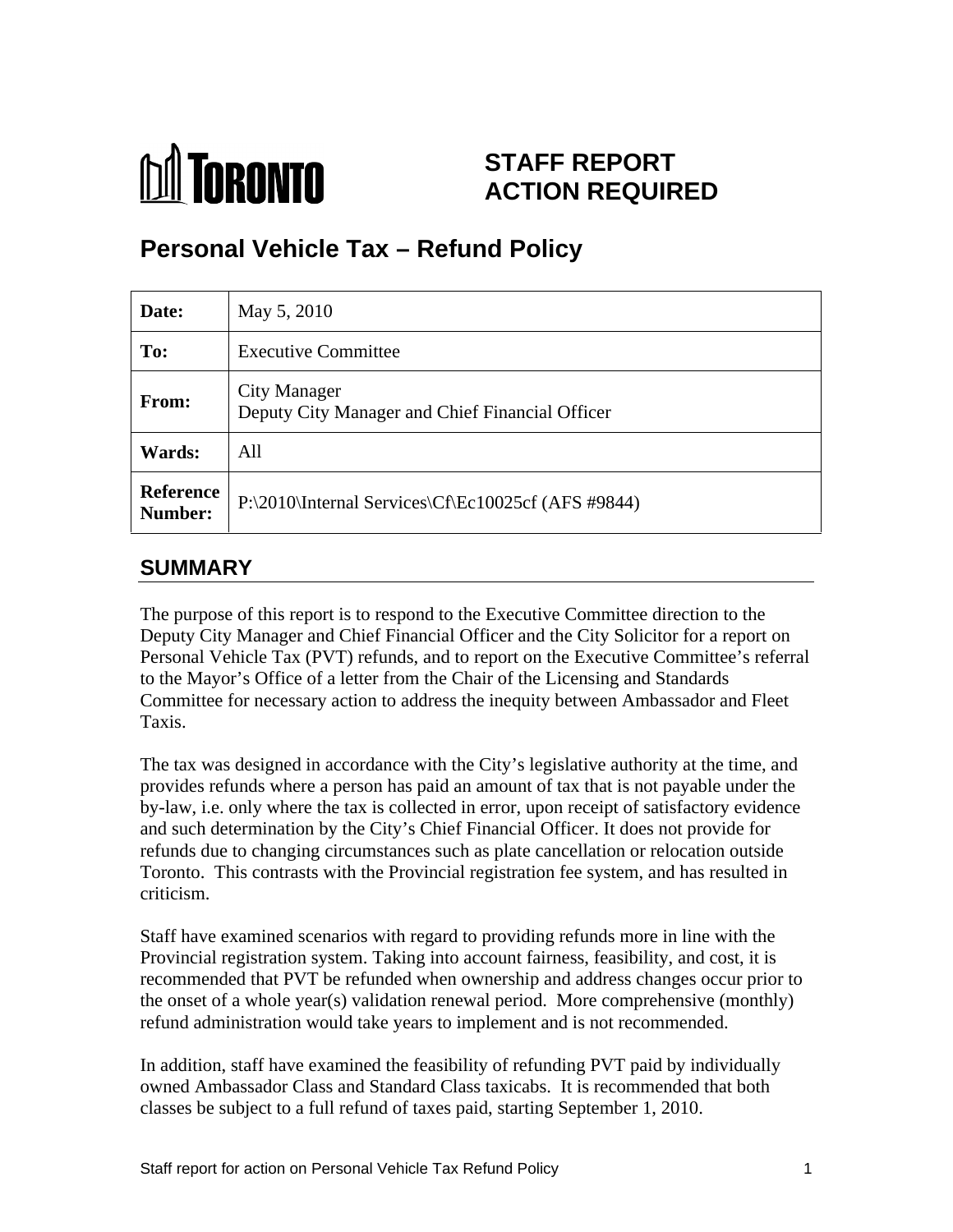This report was developed in consultation with the City Solicitor.

## **RECOMMENDATIONS**

#### **The City Manager and the Deputy City Manager and Chief Financial Officer recommend that:**

- 1. City Council approve a new refund in respect of the City's Personal Vehicle Tax (the "PVT") of the following:
	- a. the full amount of the PVT paid prior to the date by which the validation must be renewed (the "Renewal Date"), if prior to the Renewal Date, the taxpayer returned the plates for the vehicle for which the PVT was paid to the Ministry of Transportation ("MTO") or moved out of the City of Toronto; and
	- b. one-half of the full amount of PVT paid, if, within the first-year of the two-year validation, the taxpayer returned the plates for the vehicle for which the PVT was paid to MTO or moved out of Toronto.
- 2. The refund recommended in Recommendation 1:
	- a. be made retroactive to the commencement date of the PVT, September 1, 2008; and
	- b. be administered by the Deputy City Manager and Chief Financial Officer (the "CFO") through receipt of applications for refunds to the CFO, made by the taxpayers, along with evidence to the satisfaction of the CFO as to the applicants' eligibility for the refund.
- 3. City Council approve a new refund in respect of the PVT paid in respect of a taxicab licensed by the City, of the following:
	- a. the full amount of PVT paid for a validation period commencing after September 1, 2010; and
	- b. one-half the full amount of PVT paid for a two-year validation if the
- second year of the validation commences on or after September 1, 2010.<br>4. Municipal Code Chapter 765, Taxation, Personal Vehicle Tax be amended to give effect to Recommendations 1, 2 and 3.
- 5. City Council approve two new positions in Revenue Services to administer the new PVT refunds in 2010 at a part-year cost of \$95,000 gross (\$0 net), funded from PVT revenues included in the Non-Program Revenue Budget.
- 6. City Council approve an increase of \$95,000 gross (\$0 net) in the 2010 Non- Program Personal Vehicle Tax Revenue Budget to fund the two positions of Recommendation 5.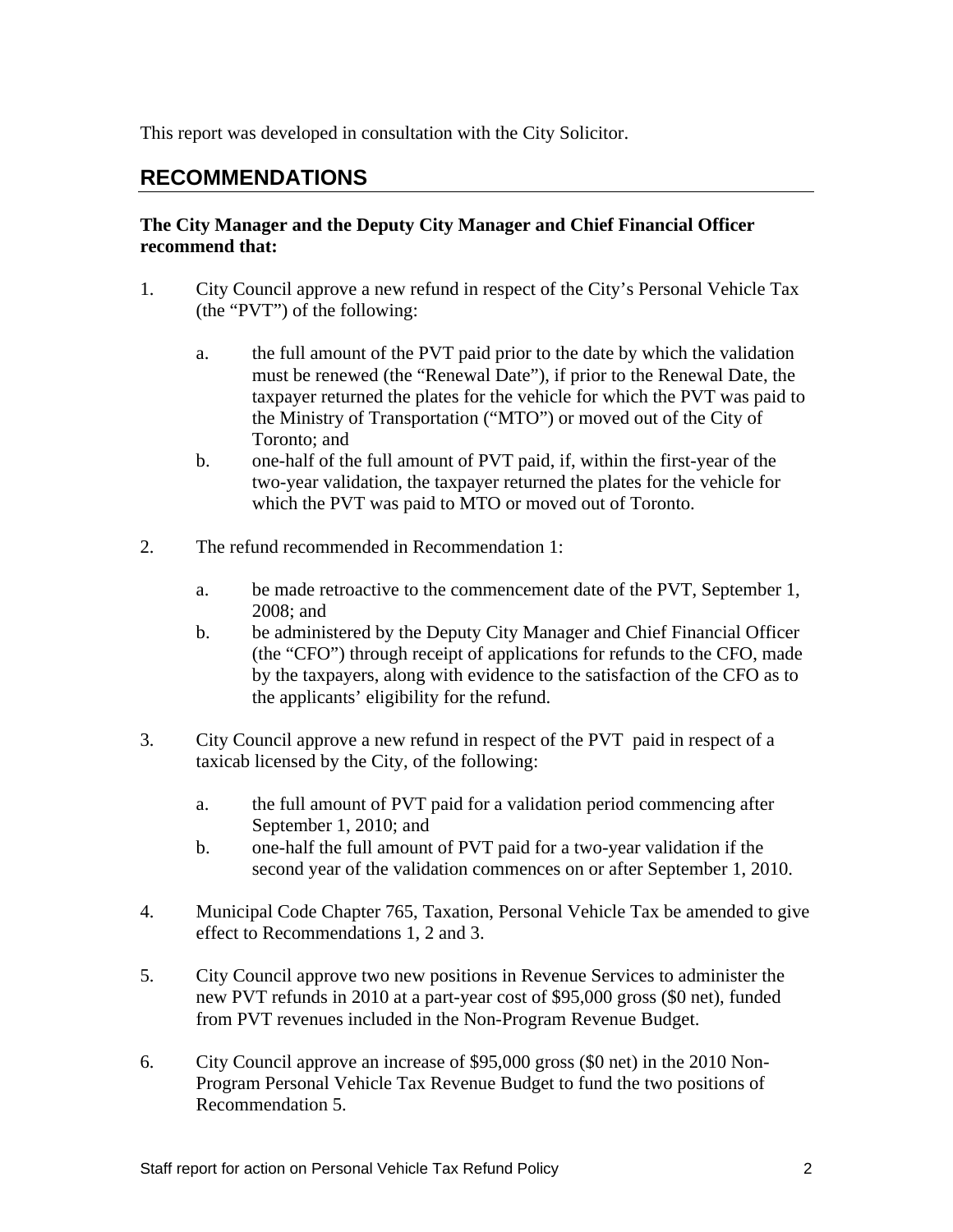7. The City Solicitor be authorized to introduce the necessary bills to give effect to the required amendments to the relevant by-law and the appropriate officials be authorized and directed to take necessary actions to give effect thereto.

### **Implementation Points**

The refund policy set out in recommendations 1 and 2 would be administered by the Revenue Services Division on an application basis. It would not be expected to require changes to the provincial vehicle registration system, although it may require somewhat more frequent contact with Provincial officials to confirm refund eligibility. Based on anticipated volumes, the related functions can be carried out with two additional staff at Revenue Services Division and no material impact on Provincial cost recovery charges. Refund processing arising out of the recommendations 1 and 2 could begin following adoption of the amended by-law. For fairness reasons the PVT refund eligibility should be made retroactive to the effective PVT implementation date of September 1, 2008.

The refund for taxicab ownership can be administered by the City without application, via cross referencing lists of taxes paid and current licences on a monthly basis. It is recommended that the new policy take effect September 1, 2010, on the two year anniversary of the implementation of the tax to allow for an orderly roll out of the refund process.

An appropriate communication plan in accordance with the proposed amendments to the by-law would be implemented to amend the City's website and Provincial communication channels, including the vehicle registration notice insert currently mailed out to each registrant prior to renewal date.

### **Financial Impact**

The recommended refund policy changes are expected to cost the City approximately \$1,000,000 on an annualized basis, comprised of \$870,000 for PVT refund payments (\$120,000 for taxis and \$750,000 for other recommended changes) and \$130,000 for the administration cost for two staff at the Revenue Services Division (excluding cost of living increases for staffing costs and applicable increments).

The preliminary estimate for 2010 is \$760,000 based on mid-year (July 7 for refunds, September 1 for taxicabs) 2010 implementation of PVT refunds is comprised of:

- current new PVT refunds of \$375,000 plus \$40,000 to Ambassador Class and Standard Class taxicab owners;
- PVT refunds retroactive to September 1, 2008 of \$250,000; and
- \$95,000 in Revenue Services Operating Budget for refund administration (salaries and benefits for two staff: \$65,000; new work station set up: \$30,000).

Based on up to date projections of PVT revenue it is anticipated that revenues will be sufficient to cover the cost of the recommended refunds in 2010. Beyond 2010,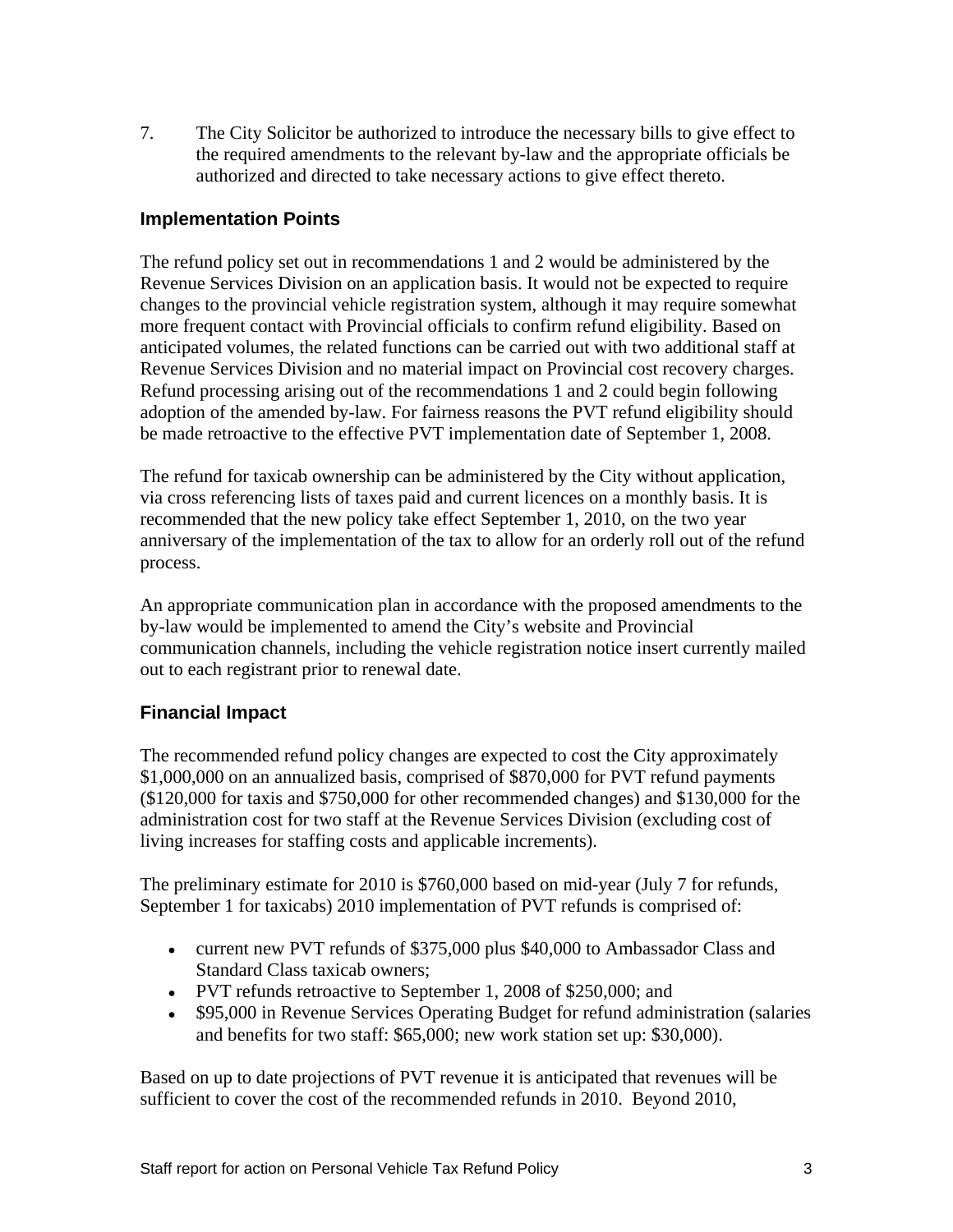annualized costs of \$1,000,000 will reduce net revenue commensurately. The annualized costs (i.e. revenue reduction) represent approximately 2.0% of the annual PVT revenues.

The Deputy City Manager and Chief Financial Officer has reviewed this report and agrees with the financial impact information.

# **DECISION HISTORY**

City Council, at its meeting on January 27 and 28, 2009, referred Motion 30.8 to the Executive Committee (Council Member Motion 30.8 was about pro-rated PVT refund for returning licence plates before the end of the renewal period).

The Executive Committee at its meeting on April 7, 2009 considered EX 31.34, the Motion referred by City Council to amend Section 13 of Municipal Code Chapter 765 "Taxation, Personal Vehicle Tax", to add that the City shall refund the pro-rated portion of the PVT to those who surrender their licence plates before the end of the renewal period. The Motion was referred to the Deputy City Manager and Chief Financial Officer and the City Solicitor for a report to the Executive Committee. The Executive Committee at its meeting on January 5, 2009 (Item EX28.11), referred the

letter (November 3, 2008) from the Chair of the Licensing and Standards Committee, entitled "Personal Vehicle Tax" (requesting consideration of tax refunds or exemptions for the licensed taxicabs), to the Office of the Mayor for consideration and any action deemed necessary to address the inequity between Ambassador and Fleet Taxis.

Council at its meeting of April 15, 2010 adopted a motion directing staff to develop an exemption from the Personal Vehicle Tax for residents who are over the age of 65 and/or disabled, and who have a gross income of less than \$50,000 and report on an implementation for the 2011 budget process.

## **ISSUE BACKGROUND**

City of Toronto Council adopted the administrative design features of the PVT at its meeting on April 28 and 29, 2008. The by-law number 625-2008 ("To adopt a new Municipal Code Chapter 765, Taxation, Personal Vehicle Tax") was enacted by Council on June 24, 2008. The PVT was made effective September 1, 2008.

The City's PVT differs from the Provincial vehicle registration system, for legislative and other reasons, in a number of significant ways. The differences with the registration fee system have in some cases led to complaints about the fairness of the City's refund policy, to City staff, Councillor's offices and the City Ombudsman.

With the amendment to section 45 of the *City of Toronto Act, 2006* (by Bill 212, *Good Government Act, 2009,* which received Royal Assent on December 15, 2009), the City has increased flexibility to amend the PVT by-law to implement changes to its PVT refund and collection activities.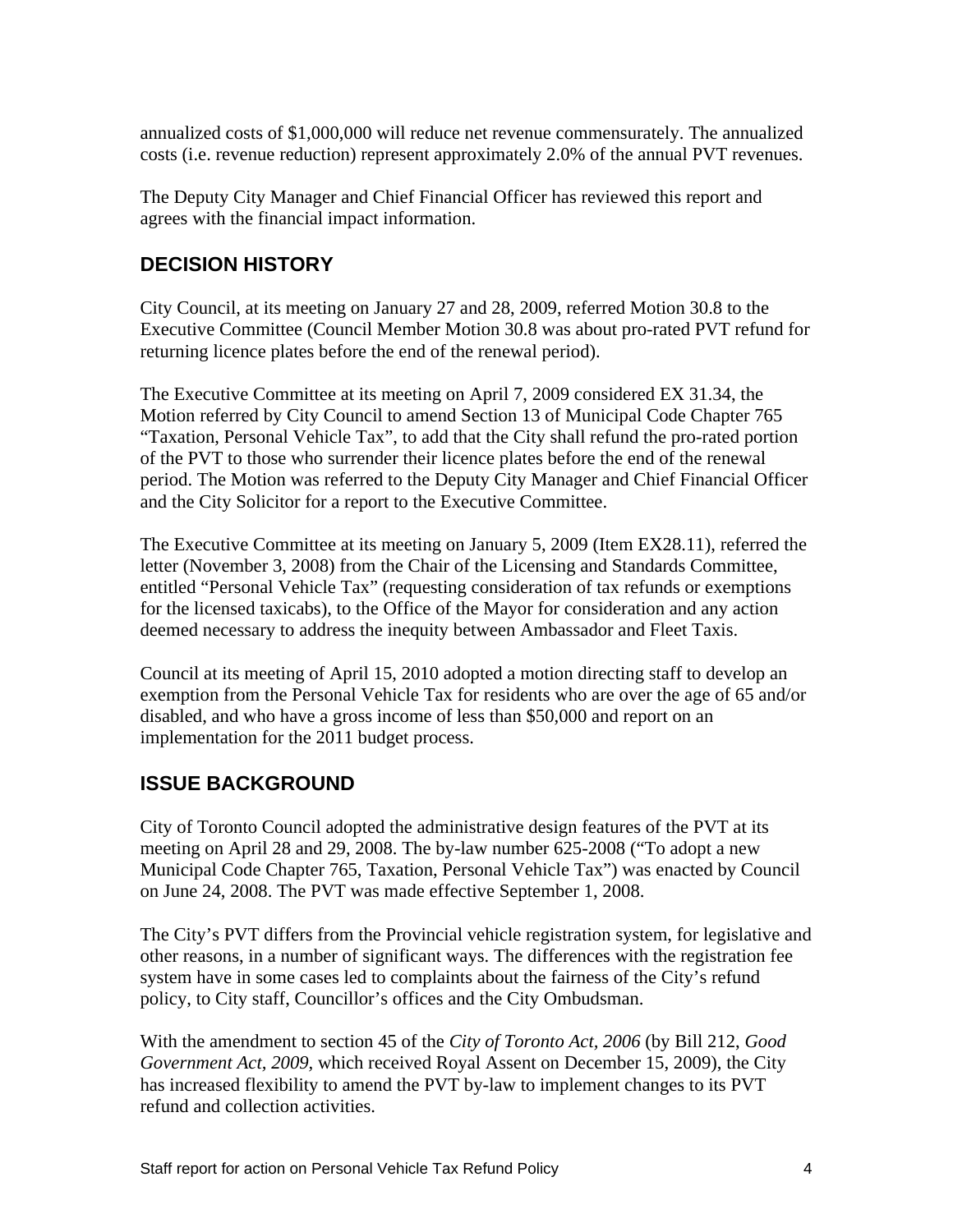Ministry of Transportation officials notified City staff in December of 2009 and confirmed by a letter dated January 8, 2010 that the Province has recently embarked on a multi-year program to modernize the computer system for vehicle registrations, and has implemented restrictive protocols for programming changes during this period which must also be taken into account. It is considered unlikely that the Province would or could agree to significant discretionary system change requests impacting the modernization project at this time. Even if changes are technically feasible, City staff understand that they would be unusually costly and time consuming to implement during the modernization project.

# **COMMENTS**

### **City PVT versus the Provincial vehicle registration system**

The City's PVT differs from the Provincial vehicle registration fee, for legislative and other reasons, in a number of significant ways. First, the City charge is a tax, not a fee for service. Other characteristics specific to the City tax include the tax incidence (Toronto residents only, commercial exemption), the rates, and the nature of the tax (e.g. annual flat rate vs. Provincial vehicle registration fee with monthly assessment and refund capacity, and related transaction fees).

The differences from the Provincial registration fee system have led to some complaints from the public about the City's PVT refund policy. For example, over the month of September 2009 City staff received a total of 73 PVT-related incoming telephone calls of which 39 were refund-related (see Appendix 'A'), representing 0.06% of 67,878 PVT transactions that month. The number of complaints has been observed to be declining since the inception of the tax.

People who terminate their vehicle licence plates may apply for a pro-rata refund from the Province on the balance of the paid up registration period, while the City provides no refund. Likewise, when they purchase new plates, they must pay the Province a registration fee proportionate to the months before their next renewal date, while the City applies no tax on this transaction since PVT applies only upon plate validation renewal. In this way the Provincial registration fee can be proportional to the months the car is registered while the PVT is a flat-rate tax for the term of the renewal. In cases where plates are terminated and subsequently replaced with new plates (such as when a new car is purchased), the City's approach is fair and simple.

However, the no refund policy results in taxpayers' concerns about the fairness in some other cases such as when a new replacement plate is not purchased after a cancellation, and especially when a refund is sought before the registration period has been even begun, as may occur in case of advance renewals.

# **Potential Changes to the Refund Policy**

Staff reviewed the current refund policy in respect of changes in residency and ownership status, giving consideration to fairness, technical and legislative feasibility, and costs.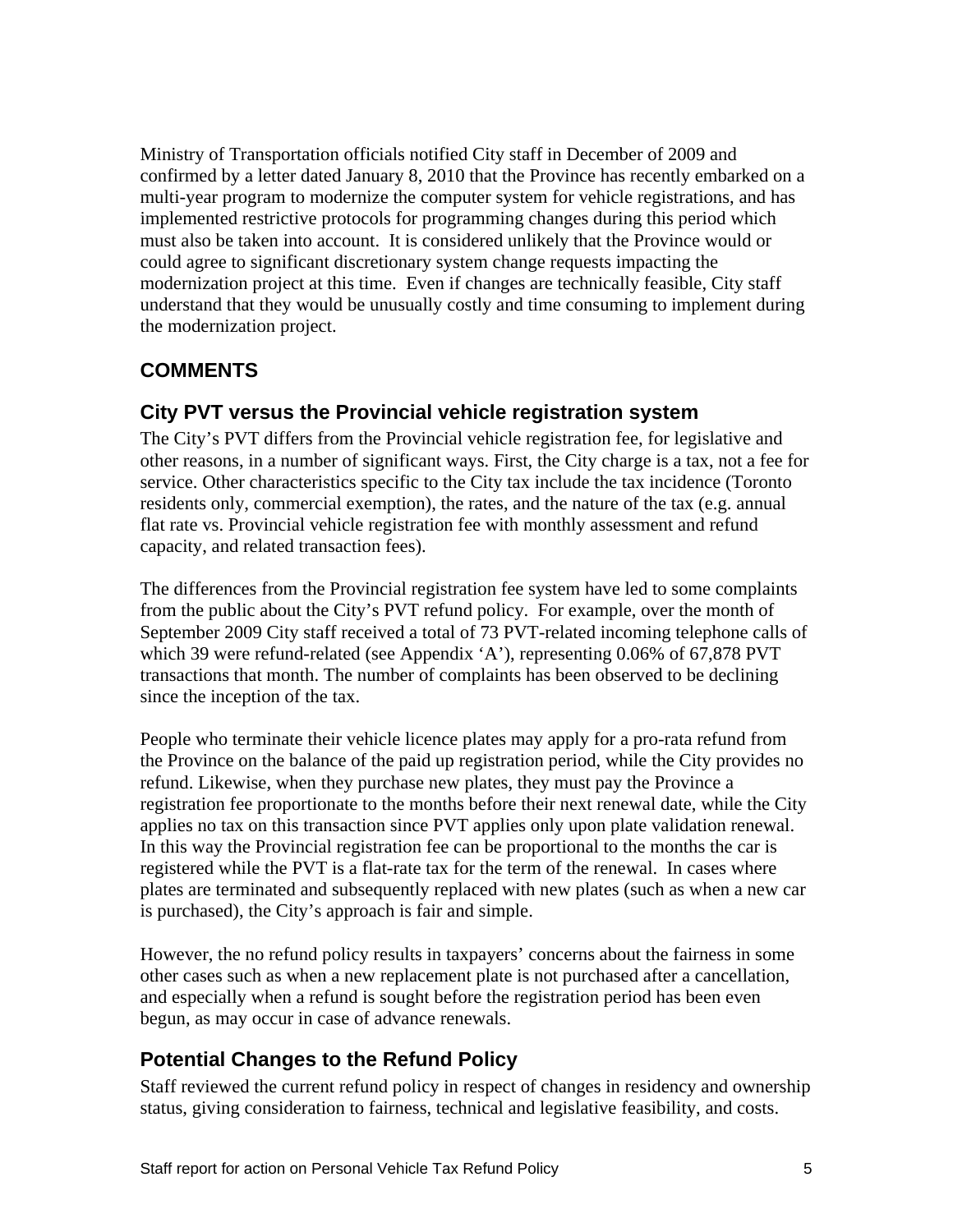The simplest adjustment that would deal with the most serious fairness concerns without requiring Provincial system changes is for the City to approve applications for refunds in whole year increments in cases where the tax eligibility changes before the year period has commenced. This situation occurs when an advance registration is purchased and circumstances change before the registration period has even begun, and when circumstances change before the commencement of the second year of a two year registration.

| <b>Scenario</b>  | <b>Technical Feasibility</b>         | <b>Fairness</b>   | Cost              |
|------------------|--------------------------------------|-------------------|-------------------|
| Refunds          | No new taxable situations            | Deals with most   | Depends on        |
| (whole year)     |                                      | serious fairness  | incidence and     |
| only, for        | Modest volumes(10,000/year)          | concerns.         | application rate; |
| changes prior    |                                      |                   | best estimate is  |
| to renewal       | No Provincial registration system    |                   | \$880,000 per     |
| year             | changes and/or approvals required    |                   | year including    |
|                  |                                      |                   | administration of |
|                  | Application based City -             |                   | \$130,000 (2      |
|                  | administered program is feasible     |                   | positions)        |
|                  |                                      |                   |                   |
| Tax and          | High transaction volumes expected    | Part year refunds | High admin cost   |
| refund like      | (>200,000/year)                      | would be matched  | (system           |
| Provincial       |                                      | by part year      | implementation    |
| registration     | <b>Significant Provincial system</b> | taxation          | and per           |
| system (for      | modification would entail            |                   | transaction fees) |
| changes prior    | protracted implementation at high    | Would unfairly    | but new tax       |
| to and during    | cost                                 | tax/refund moves  | revenue should    |
| renewal          |                                      | into/out of       | offset cost,      |
| period)          | Volumes too high (and individual     | Province but not  | refund            |
|                  | values too small) to justify costly  | into/out of City  | payments.         |
|                  | City manual administration           | within Ontario    |                   |
|                  |                                      |                   |                   |
| Tax and          | High transaction volumes expected    | Part year refunds | Very high admin   |
| refund like      | (>250,000/year).                     | would be matched  | cost (system      |
| Provincial       |                                      | by part year      | implementation,   |
| registration     | Significant Provincial system        | taxation          | transaction fees, |
| system and       | modification would entail            |                   | new invoicing,    |
| tax /refund      | protracted implementation at high    | New residents     | collection and    |
| moves            | cost                                 | would face tax    | enforcement       |
| into/out of City |                                      | upon arrival      | procedures) but   |
| within Ontario   | Requires new procedures to deal      |                   | new tax revenue   |
|                  | with transactions and enforcement    | Fairness eroded   | should offset     |
|                  | of tax/refunds for moves within      | by those not      | cost, refund      |
|                  | Ontario. May adversely impact        | registering       | payments.         |
|                  | address update compliance.           | address changes   |                   |

#### **Summary of PVT Refund Scenarios**

Only the first scenario has the desired outcome of improving the fairness of the City's Personal Vehicle Tax without creating new fairness issues. It is also the only technically feasible option to implement at present, because it does not require changes to the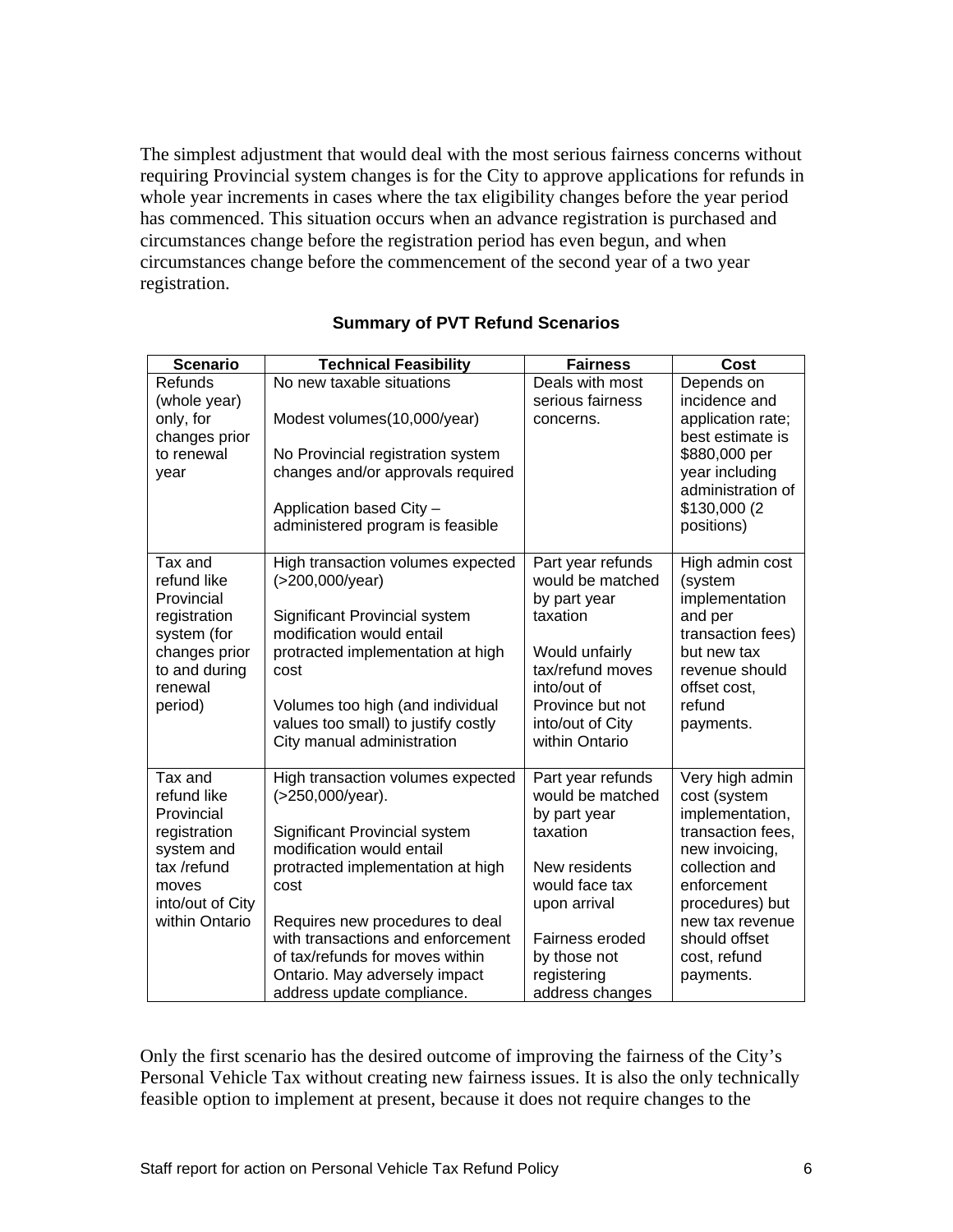Provincial vehicle renewal system that is currently being modernized. The estimated net impact on revenues is approximately \$1 million per year, or about 2% of total net PVT revenues.

## **Personal Vehicle Tax and the Taxicab Industry**

On September 24, 2008 in a letter to the Chair of Licensing & Standards Committee, the Toronto Taxicab Industry Association (TTIA) stated that their expectation of a commercial exemption for all of their members was not met. Many taxicabs are registered to individual owners who reside in Toronto and are therefore taxed, while corporately owned taxis are not. The Association asserted that it was unfair to owner operated taxis, especially when the City requires individual ownership for any new licensing of operation of a taxicab. Based on 2008 data considered at the time, there were 2,091 individual taxicab owners registered to City of Toronto residents, of which 1,403 were Ambassador Class and 688 Standard Class.

Ambassador Class vehicles must be driven by their respective owners whereas the Standard Class vehicles can be driven by any licensed driver anytime and any number of days. Owners of both classes of vehicles are not permitted to incorporate, and therefore as individuals their vehicle plates are subject to PVT. The primary issue raised by the taxicab association is equitable tax treatment for all licensees. Taxicab services also help provide an alternative to individual vehicle ownership to the general public.

Refunding the PVT charged to the Ambassador Class and Standard Class vehicle owners would cost the City approximately \$120,000 per year in lost revenues, plus administration costs. Incremental administration costs would be mitigated if done in conjunction with the recommended refund policies in this report.

From the standpoint of equitable treatment for the two classes of taxicabs, it is recommended that both Ambassador Class and Standard Class receive refunds on PVT paid in respect of renewals on and after September 1, 2010, the two year anniversary of the implementation of the tax, to allow for an orderly roll out of the refund process.

It is further recommended that one-half of the full amount of PVT paid for a two-year validation be refunded if the second year of the validation commenced on or after September 1, 2010.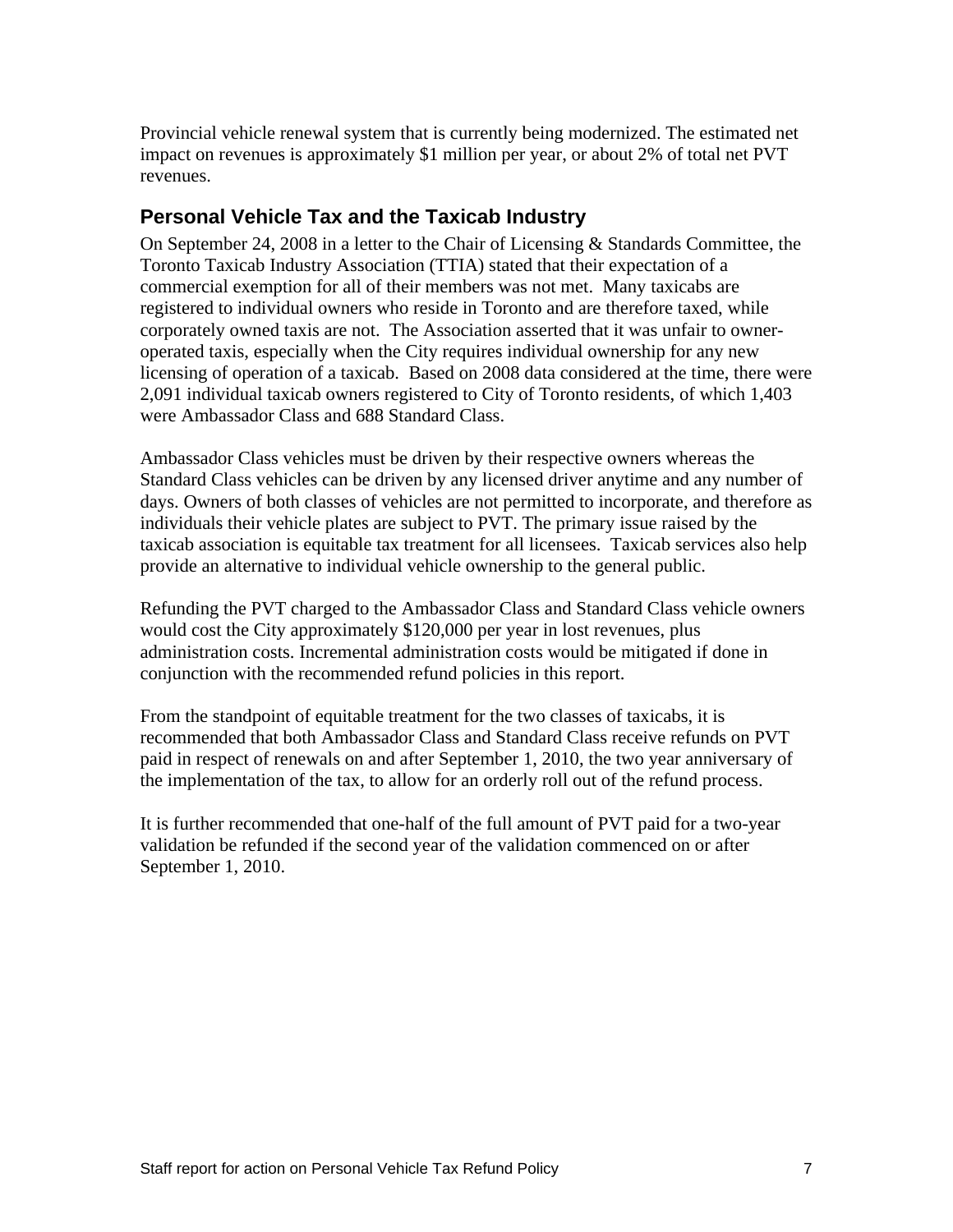### **Low Income Seniors and/or Disabled Persons**

Council directed staff to develop an exemption for low income seniors and/or disabled persons. Exemptions are distinct from refunds in that they would normally apply at the time the tax is collected on licence plate renewal, to eliminate imposition of the tax, based on the circumstances at that time. Staff have begun to investigate options for administering this exemption and will be reporting back as directed.

## **CONTACT**

Len Brittain, Director, Corporate Finance Tel: (416) 392-5380; Fax: (416) 397-4555; E-mail: lbrittai@toronto.ca

## **SIGNATURE**

Joseph P. Pennachetti Cam Weldon City Manager Deputy City Manager and Chief Financial Officer

# **ATTACHMENT:**

Appendix A - Survey of PVT Taxpayers' Complaints and PVT-Data: September 1, 2008 to August 31, 2009

 $\overline{\phantom{a}}$  , and the contract of the contract of the contract of the contract of the contract of the contract of the contract of the contract of the contract of the contract of the contract of the contract of the contrac